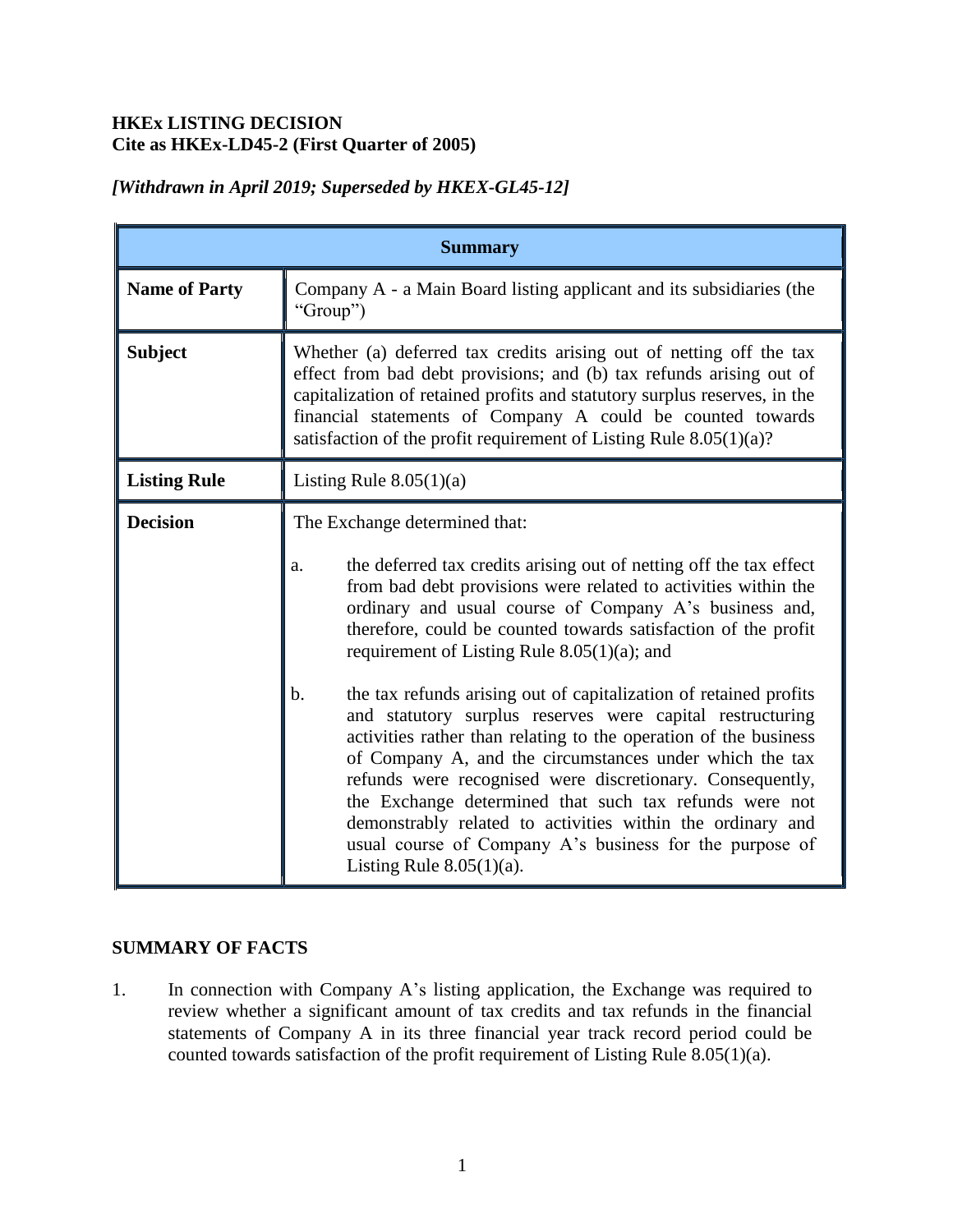2. In the circumstances of Company A's case, if the tax credits were not counted as profits for the purpose of Listing Rule 8.05(1)(a), Company A would not satisfy the track profit requirement whether or not the tax refunds were counted.

### *Tax credits*

- 3. The deferred tax credits arose as a result of the bad debts provisions made during the track record period. According to the relevant tax regulations, such bad debt expenses would be deductible in calculating the corporation income tax upon application subject to approval by the relevant tax authority.
- 4. The relevant accounting practice (Paragraph 34 of SSAP 12, see below) requires that there must be adequate profits to utilise the tax benefits before such tax benefits can be recognised in the income statement of a company. Directors of the Company A were of the view that the Group would have sufficient profits to fully utilise the deferred tax assets within the period allowed under the relevant tax regulations. The Reporting Accountants concurred with the views of the directors of Company A. Consequently, the Reporting Accountants considered it appropriate to recognise the deferred tax credits in the period in which the bad debt provisions arose, and such recognition was in accordance with the relevant accounting standards.

### *Tax refunds*

- 5. The tax refunds were attributable to the capitalization of the retained profits and statutory surplus reserves of Company A into paid up capital during the track record period. According to the relevant tax regulations, corporate income tax previously paid on the retained profits and statutory surplus reserves that were subsequently capitalized could be refunded. During the track record period, the Group had a consistent history of receiving a significant amount of tax refunds and recognised these on an accrual basis.
- 6. The Reporting Accountants confirmed that the relevant condition precedent for recognition of tax refunds on an accrual basis was completion of all legal procedures for the increase in paid-up registered capital. This was in accordance with the relevant accounting practice (Paragraph 22 of the Accounting Framework, see below). Furthermore, the Reporting Accountants considered that the tax refund recognition was consistent with the accounting policies of Company A. Consequently, it was considered appropriate for Company A to recognise the tax refunds on accrual basis upon completion of all legal procedures for the increase in paid-up registered capital and the application for tax refund had been lodged with the relevant tax authority.

## **THE ISSUE RAISED FOR CONSIDERATION**

7. Whether (a) deferred tax credits arising out of netting off the tax effect from bad debt provisions; and (b) tax refunds arising out of capitalization of retained profits and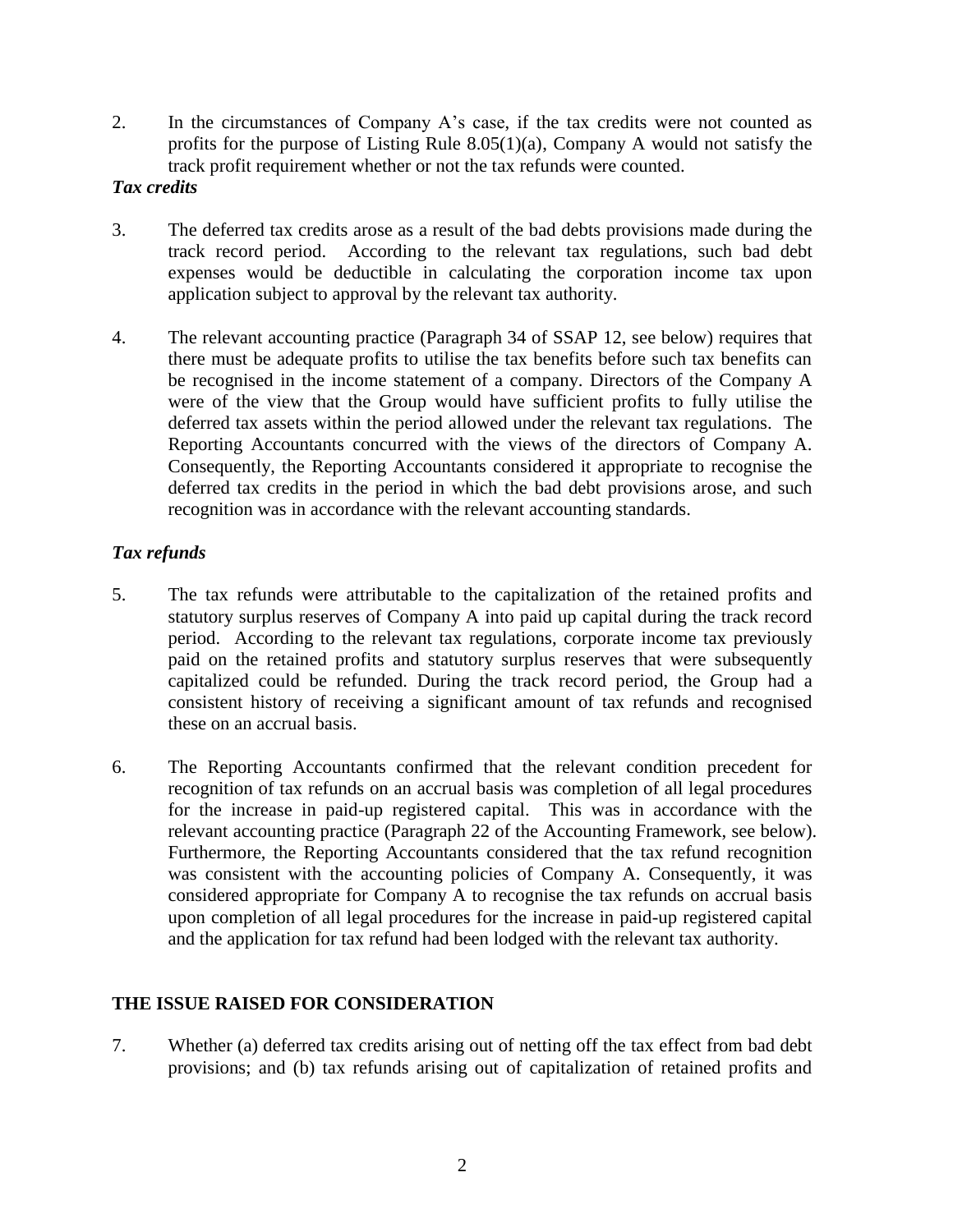statutory surplus reserves, in the financial statements of Company A could be counted towards satisfaction of the profit requirement of Listing Rule 8.05(1)(a)?

## **APPLICABLE LISTING RULES OR PRINCIPLE**

- 8. Listing Rule 8.05(1)(a) states that 'to meet the profit test, a new applicant must have an adequate trading record of not less than three financial years during which the profit attributable to shareholders must, in respect of the most recent year, be not less than HK\$20,000,000 and, in respect of the two preceding years, be in aggregate not less than HK\$30,000,000. The profit mentioned above should exclude any income or loss of the issuer, or its group, generated by activities outside the ordinary and usual course of its business'.
- 9. Listing Rule 4.11 states that *'the financial history of results and the balance sheet included in the accountants' report must normally be drawn up in conformity with Hong Kong Financial Reporting Standards or International Financial Reporting Standards'.*
- 10. Paragraph 34 of Hong Kong Statement of Standard Accounting Practice 12 Income Taxes ('SSAP 12') states that:

 *'a deferred tax asset shall be recognised for the carry forward of unused tax losses and unused tax credits to the extent that it is probable that future taxable profit will be available against which the unused tax losses and unused tax credits can be utilised'*.

11. Paragraph 22 of the Framework for the Preparation and Presenting of Financial Statements (the 'Accounting Framework') issued by the Hong Kong Institute of Certified Public Accountants states that:

 *'in order to meet their objectives, financial statements are prepared on the accrual basis of accounting. Under this basis, the effects of transactions and other events are recognised when they occur (and not as cash or its equivalent is received or paid) and they are recorded in the accounting records and reported in the financial statements of the periods to which they relate. Financial statements prepared on the accrual basis inform users not only of past transactions involving the payment and receipt of cash but also of obligations to pay cash in the future and of resources that represent cash to be received in the future. Hence, they provide the type of information about past transactions and other events that is most useful to users in making economic decisions'.*

#### **THE ANALYSIS**

12. In determining whether any income can be counted towards satisfaction of the profit requirement of Listing Rule 8.05(1)(a), the Exchange must be satisfied that, based on